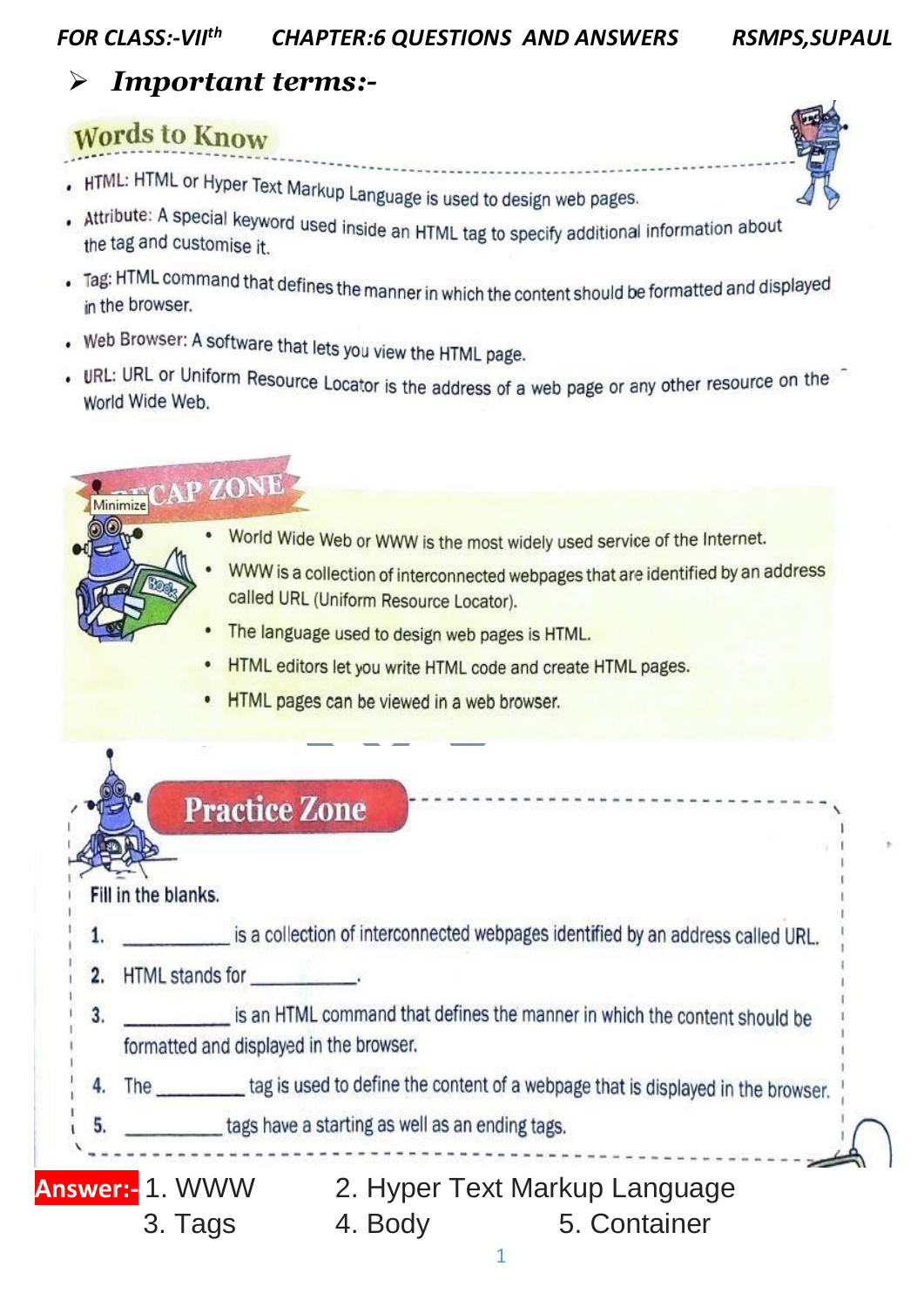

### A. Choose the correct answer.

- 1. Which of the following tags encloses all other tags to display text, images or links as a part of a webpage?
	- b) <TITLE> a) <HEAD>
	- $d)$  <H1>  $c)$  <BODY>
- 2. Which of the following statements does not hold true with respect to tags in HTML?
	- a) Tags are surrounded by angle brackets (<>).
	- b) Tag is a HTML command that defines the manner in which the content should be formatted and displayed in the browser.
	- c) Tags cannot be nested.

d) Tags can be of two types-container tags or empty tags.

- 3. Which of the following is a web browser?
	- a) Notepad
	- c) Google Chrome
- 4. <TITLE>tag is placed
	- a) between the opening and closing <BODY> tag.
	- b) between the opening and closing <HEAD> tag.
	- c) after the closing <HTML> tag.
	- d) None of these
- 5. Which of the following is not a container tag?
	- $b)$  <HEAD>  $a)$  <BODY>
	- c)  $\langle H1 \rangle$

# Answers of Choose the correct answer:

 $2. (c)$  $1. (c)$  $3. (c)$ 

- b) Adobe Dreamweaver
- d) Microsoft Expression Web

- $d)$  < $HR$ >
	- 4. (b)  $5. (d)$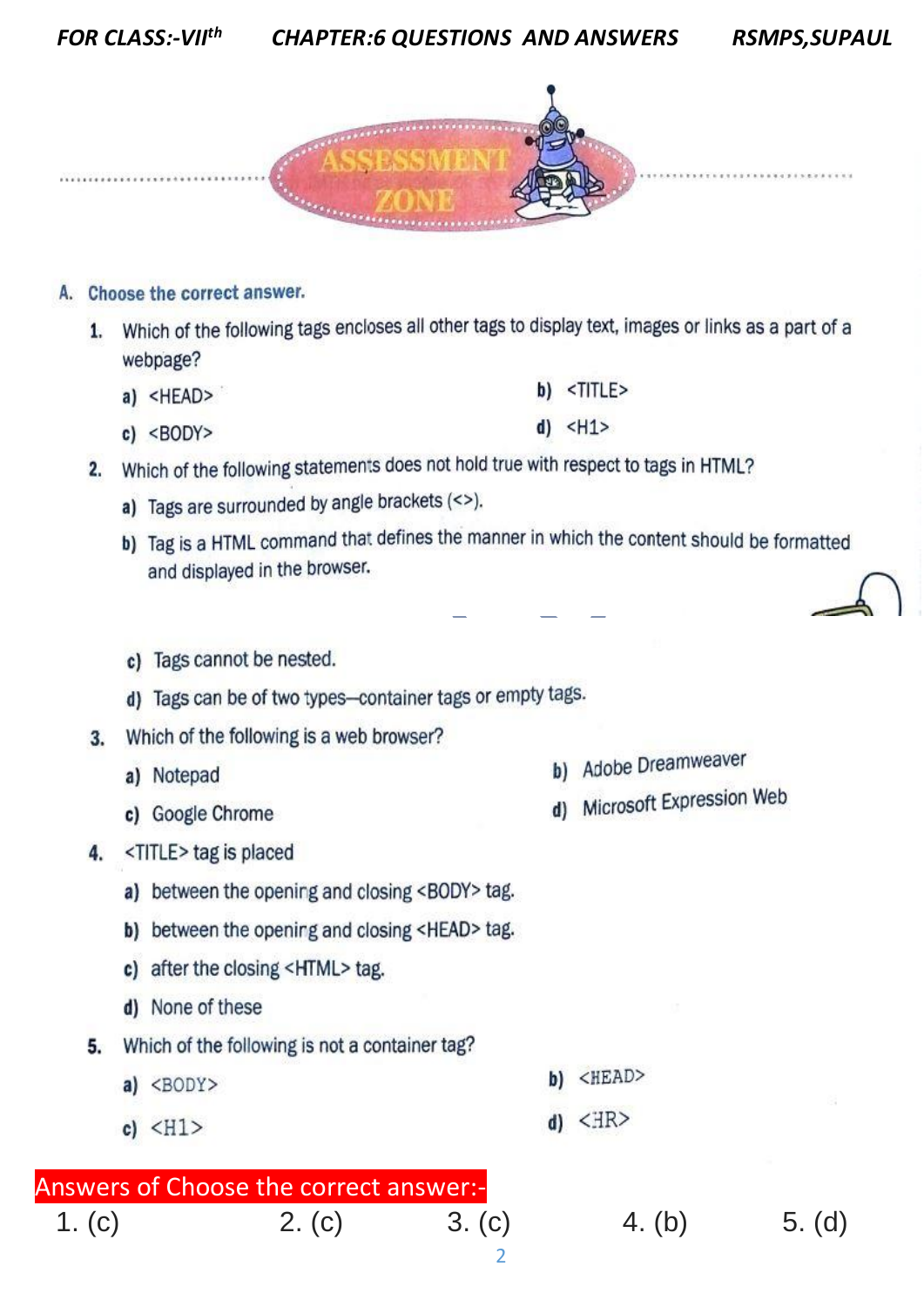### *FOR CLASS:-VII th CHAPTER:6 QUESTIONS AND ANSWERS RSMPS,SUPAUL*

B. Fill in the blanks using the words given in the box.



- What is HTML?  $\mathbf{1}$
- What are the two types of HTML editors? Explain them briefly. 2.
- 3. List the tags that form the basic structure of an HTML document.

# **C. Answer the following questions:-**

**1. Answer:-** HTML stands for Hyper Text Markup Language. It is a language used for creating or designing webpages. It describes the content, format and layout in which a webpage should be displayed over the World Wide Web.

**2. Answer:- There are two types of HTML editor:-**

### **i) WYSIWYG Editor :- WYSIWYG stands**

for **W**hat **Y**ou **S**ee **I**s **W**hat **Y**ou **G**et. These editors provide an in-built interface wherein you can quickly design webpages without writing any HTML tags as well as preview the webpages.

**ii) Text Editor :-** It is the basic text editor which is available in most of the computer. We use Text editors such as Notepad and WordPad.